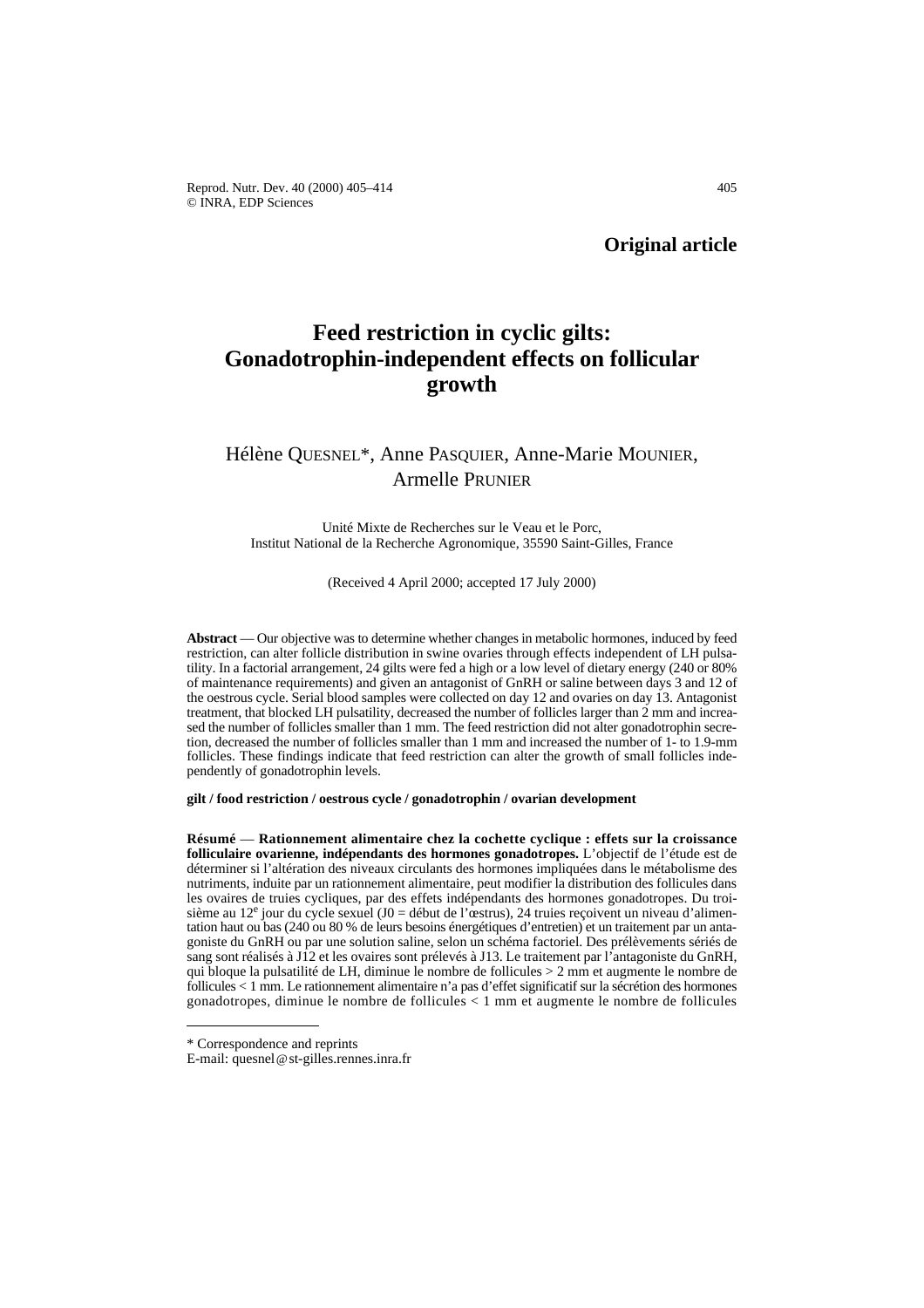de 1 à 1,9 mm. Ces résultats montrent que le rationnement alimentaire peut altérer la croissance des follicules indépendamment d'effets sur les hormones gonadotropes.

**truie / cycle sexuel / rationnement alimentaire / hormones gonadotropes / développement ovarien**

### **1. INTRODUCTION**

There is increasing evidence that the effects of nutrition on ovarian function are not only mediated by an alteration of gonadotrophin secretion, but also by hormones and metabolites involved in nutrient metabolism acting directly on the ovarian level [3, 23]. In cyclic gilts, flushing increases ovulation rate [2, 8] and, in underfed prepubertal gilts, refeeding stimulates follicular development [7], possibly without altering plasma gonadotrophins. In reproductive sows, a reduced feed supply during lactation delays ovarian development and oestrus after weaning, through inhibition of LH secretion [28, 31], and increases the number of small follicles  $(< 1$  mm) [28], whose growth may be independent of gonadotrophin levels. Indeed, porcine follicular growth has been divided into three periods: (1) independent of gonadotrophin action up to 2 mm in diameter, (2) dependent on FSH from 2 to 4 mm and (3) dependent on LH pulses beyond 4 mm [9]. Thus, we hypothesise that, in underfed sows, altered growth of follicles below 4 mm is mainly due to the effect of metabolic mediators directly at the ovarian level, whereas altered growth beyond 4 mm is primarily due to the inhibition of LH pulsatility (indirect effect).

Our purpose is to determine whether alterations in metabolic hormones, due to a feed restriction, can modify follicle distribution in swine ovaries, independently of changes in LH secretion. To achieve this, the effects of feed restriction were evaluated in gilts treated or not with an antagonist of GnRH. This treatment has been demonstrated to suppress LH pulsatility without

an effect on FSH, and to allow follicular growth up to 4 mm in diameter [4, 9].

#### **2. MATERIALS AND METHODS**

#### **2.1. Animals and experimental design**

Twenty-four crossbred Landrace × Large White gilts, which averaged  $219 \pm 8$  days of age (mean  $\pm$  SD), had their third or fourth oestrous cycles synchronised by daily feeding of 20 mg·d<sup>-1</sup> of altrenogest (Regumate<sup>®</sup>, Roussel-Uclaf, Romainville, France) for 18 days. They were checked for oestrus twice daily in the presence of a mature boar. The first day of oestrous behaviour was designated as day 0.

During the whole experiment, gilts received twice daily, at 08.30 and 13.40 h, a diet containing 3.04 Mcal of ME·kg–1, 18.1% crude protein and 0.96% lysine (Tab. I). From the beginning of the altrenogest treatment until day 2, feed allowance for all gilts was 240% of the energy requirements for maintenance. Maintenance requirements were calculated for individual gilts on the basis of their metabolic body weight  $(0.24 \text{ Mea} \cdot \text{Me-kg}^{-1} \text{ of body weight}^{0.60})$ [20]). At day 2, which corresponded to the beginning of the luteal phase, gilts averaged  $158 \pm 14$  kg body weight (mean  $\pm$  SD) and were assigned to one of four treatments in a  $2 \times 2$  factorial combination. From days 3 to 12, feed allowance was 240% and 80% of the energy requirements for maintenance for well-fed gilts (H) and restricted gilts (L), respectively. These levels of feeding represent approximately 90% and 30% of the voluntary feed intake, respectively. In the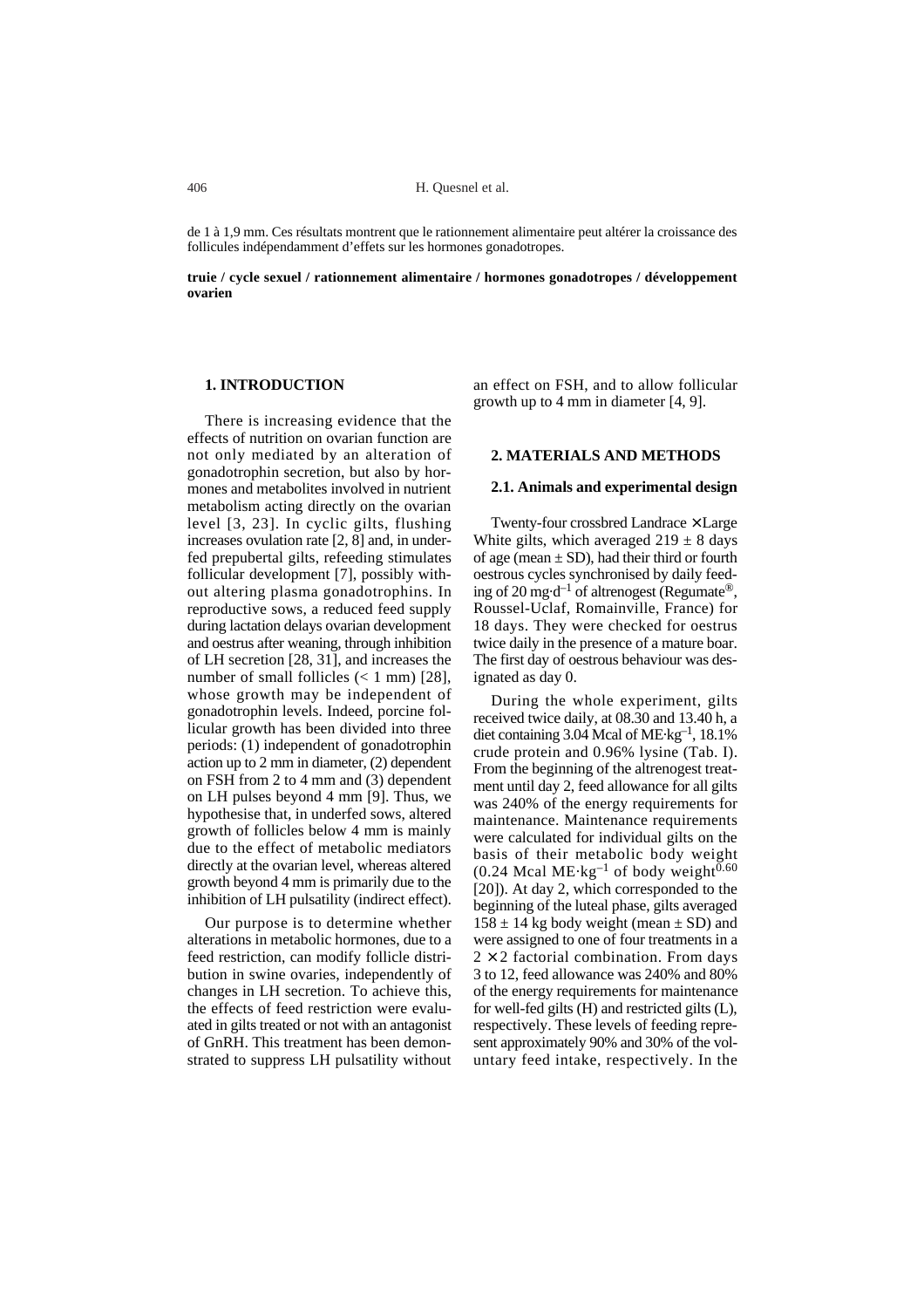**Table I.** Composition of the diet.

| Ingredient, % (air-dried basis)                  |       |
|--------------------------------------------------|-------|
| Barley                                           | 24.00 |
| Wheat                                            | 24.38 |
| Yellow corn                                      | 15.00 |
| Soybean meal                                     | 23.00 |
| Wheat bran                                       | 5.00  |
| Beat molasses                                    | 3.00  |
| Fat                                              | 2.00  |
| Calcium carbonate                                | 1.40  |
| Dicalcium phosphate                              | 1.20  |
| Salt                                             | 0.45  |
| Trace mineral and vitamins <sup>a</sup>          | 0.50  |
| L-Lysine HCl $(78%)$                             | 0.07  |
| Analysed levels (as fed)                         |       |
| Dry matter, %                                    | 88.8  |
| Organic matter, %                                | 58.5  |
| Crude protein, %                                 | 18.1  |
| Digestible energy, Mcal $\cdot$ kg <sup>-1</sup> | 3.2   |
| Amino acids content <sup>b</sup>                 |       |
| Lysine, %                                        | 0.96  |
| Methionine + cystine, %                          | 0.62  |
| Threonine, %                                     | 0.65  |
|                                                  |       |

a Provided the following amounts of trace elements in milligrams per kilogram: 80 mg of iron; 10 mg of copper; 40 mg of manganese; 100 mg of zinc; 0.1 mg of cobalt; 0.2 mg of iodine; 0.15 mg of selenium; and vitamins in units or milligrams per day: vitamin A, 5 000 IU; vitamin D3, 1 000 IU; vitamin E, 20 mg; vitamin K3, 2 mg; thiamin, 2 mg; riboflavin, 4 mg; nicotinic acid, 15 mg; d-pantothenic acid, 10 mg; pyridoxin, 1 mg; d-biotin: 0.2 mg; folic acid, 1 mg; vitamin B12, 0.02 mg; choline: 500 mg.

b Calculated values (INRA, 1989).

L group, there was no feed refusals. In the H group, feed refusals were rarely observed and were not measured. During this period, restricted gilts lost live weight whereas wellfed females gained weight  $(-2.4 \pm 0.9 \text{ vs.})$  $+12.9 \pm 0.8$  kg, mean  $\pm$  SD,  $P < 0.001$ ). From days 3 to 12, gilts received either 0.6 mg of Antarelix  $(A, n = 12)$  or saline as a sham treatment  $(C, n = 12)$  twice daily (at 09.00 and 21.00 h). All gilts were slaughtered on day 13, i.e. in the late luteal phase, between 08.00 and 09.00 h. This timing of treatments (days 3–12) was selected in order to assure ovulation of all gilts before starting gonadotrophin deprivation, to apply a feed restriction long enough to induce marked alterations in metabolic hormones and to end before luteolysis.

#### **2.2. Sample collection**

Jugular vein catheterisation was performed on the 24 gilts under general anaesthesia during the last week of altrenogest administration. Sows were deprived of feed on the day of surgery and then refed. Catheters were rinsed daily with physiological serum containing sodium heparin  $(190 \text{ IU} \cdot \text{mL}^{-1})$  and an antibiotic. Blood samples (5 mL) were collected every 15 min from 10.00 to 16.00 h on day 12. Samples were collected in heparinised tubes kept on ice and centrifuged for removal of plasma. Plasma samples were stored at –20 °C until assayed.

At slaughter, ovaries were collected within 15 min after death and weighed. All corpora lutea were counted. The diameter of the largest follicle was determined using a calliper rule. Ovaries were frozen in liquid nitrogen after coating with a cryoprotectant embedding medium (Tissue-Tek, Miles Inc., Elkhart, IN, USA) (left ovaries) or not (right ovaries). They were stored at –70 °C until histology (left ovaries) or membrane preparation (right ovaries [15]).

#### **2.3. Hormone assays**

Plasma LH concentrations were measured every 15 min, FSH concentrations every hour and progesterone once daily (at 16.00 h). They were determined by validated RIAs (LH and FSH [6]; progesterone [30]). Samples were analysed in duplicate within a single assay. Assay sensitivities, estimated as 90% of total binding, were  $0.8$  ng·mL<sup>-1</sup> for LH, 1 ng·mL<sup>-1</sup> for FSH and  $3.3 \text{ ng} \cdot \text{m} \text{L}^{-1}$  for progesterone. The intraassay CV was 7.5% at 2.55 ng·mL<sup>-1</sup> for LH,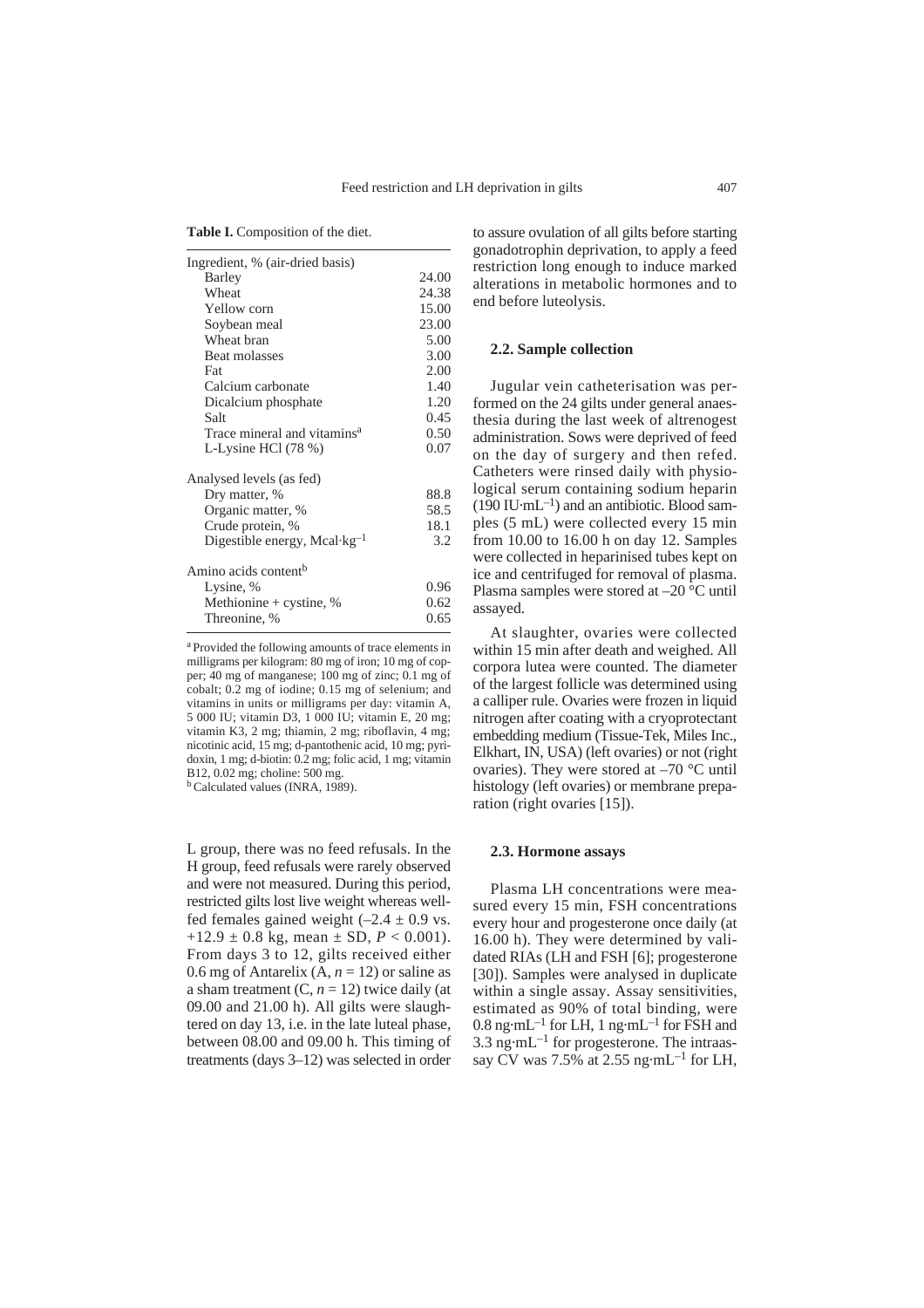2.7% at 2.00  $\text{ng} \cdot \text{m} \text{L}^{-1}$  for FSH and 4.1% at  $28.2$  ng·mL<sup>-1</sup> for progesterone. The interassay CV was 15.9% at 1.51 ng $\cdot$ mL<sup>-1</sup> for LH, 11.2% at 2.24 ng·mL<sup>-1</sup> for FSH and 15% at  $48.7$  ng·mL<sup>-1</sup> for progesterone.

#### **2.4. Histological procedures**

Left ovaries were serially sectioned at 10 µm with an ultramicrotome maintained at –23 °C, as previously described [28]. One out of 10 sections was mounted, fixed, stained with Feulgen and observed microscopically. All the antral follicles (measuring at least ~0.4 mm) were counted, measured and classified as healthy or atretic. A follicle was classified as atretic when five or more pyknotic bodies were counted among the granulosa cells of the section studied. Counting was done on the section where the oocyte was found. Antral follicles were grouped into four classes according to their diameter: class 1: < 1 mm; class 2: 1–1.9 mm; class  $3: 2-4$  mm; class  $4: > 4$  mm.

**2.5. Statistical analyses**

Profiles of LH were analysed as previously described [24]. Mean concentrations of FSH and characteristics of LH secretion (mean and basal concentrations, number of pulses) were calculated and used for statistical analyses.

All data (numbers and percentages of follicles and hormonal levels) were analysed by analysis of variance using the GLM procedure of SAS [29]. All models included the effect of feeding level, Antarelix treatment, and the interaction between these two factors. The analysis of the number of follicles within specific size class was performed with the total number of follicles in the ovary introduced as a covariate. For progesterone analysis, the number of corpora lutea was introduced as a covariate. Percentages of atresia were analysed after arc  $\sin \sqrt{\text{transformation}}$ .

## **3. RESULTS**

### **3.1. Gonadotrophic hormones and progesterone**

No interaction between the level of feeding and Antarelix treatment was found. The level of feeding had no influence on the characteristics of LH secretion (Tab. II). Antarelix treatment had no effect on basal

**Table II**. Influence of the level of feeding and Antarelix treatment on characteristics of LH profiles and mean concentrations of FSH (mean  $\pm$  SEM). Control gilts: well-fed (CH) or feed-restricted (CL); Antarelix-treated gilts: well-fed (AH) or feed-restricted (AL).

|                                                                               |     | Sign. <sup>a</sup> |              |                 |                 |           |
|-------------------------------------------------------------------------------|-----|--------------------|--------------|-----------------|-----------------|-----------|
|                                                                               | CH. | CL.                | AH           | AL.             | FL <sup>b</sup> | $A^c$     |
| Mean LH, ng·mL <sup>-1</sup> $1.17 \pm 0.06$ $1.15 \pm 0.03$ $1.07 \pm 0.04$  |     |                    |              | $1.01 \pm 0.01$ | <b>NS</b>       | $***$     |
| Basal LH, ng·mL <sup>-1</sup> $1.03 \pm 0.48$ $1.02 \pm 0.01$ $1.07 \pm 0.04$ |     |                    |              | $1.01 \pm 0.01$ | <b>NS</b>       | <b>NS</b> |
| LH pulses (for 6 h) $1.17 \pm 0.16^x$ $1.17 \pm 0.17^x$                       |     |                    | $(1) + (1)Y$ | $0 + 0y$        | <b>NS</b>       | ***       |
| Mean FSH, ng·mL <sup>-1</sup> $1.64 \pm 0.06$ $1.83 \pm 0.15$ $1.67 \pm 0.14$ |     |                    |              | $1.73 \pm 0.09$ | <b>NS</b>       | <b>NS</b> |

<sup>a</sup> Statistical significance. NS:  $P > 0.10$ ; \*\*  $P < 0.01$ ; \*\*\*  $P < 0.001$ .<br><sup>b</sup> Influence of feeding level (FL).

c Influence of Antarelix treatment (A).

No interaction between feeding level and Antarelix treatment was found.

 $x, y$  Means within a row lacking a common superscript letter differ ( $P < 0.05$ ).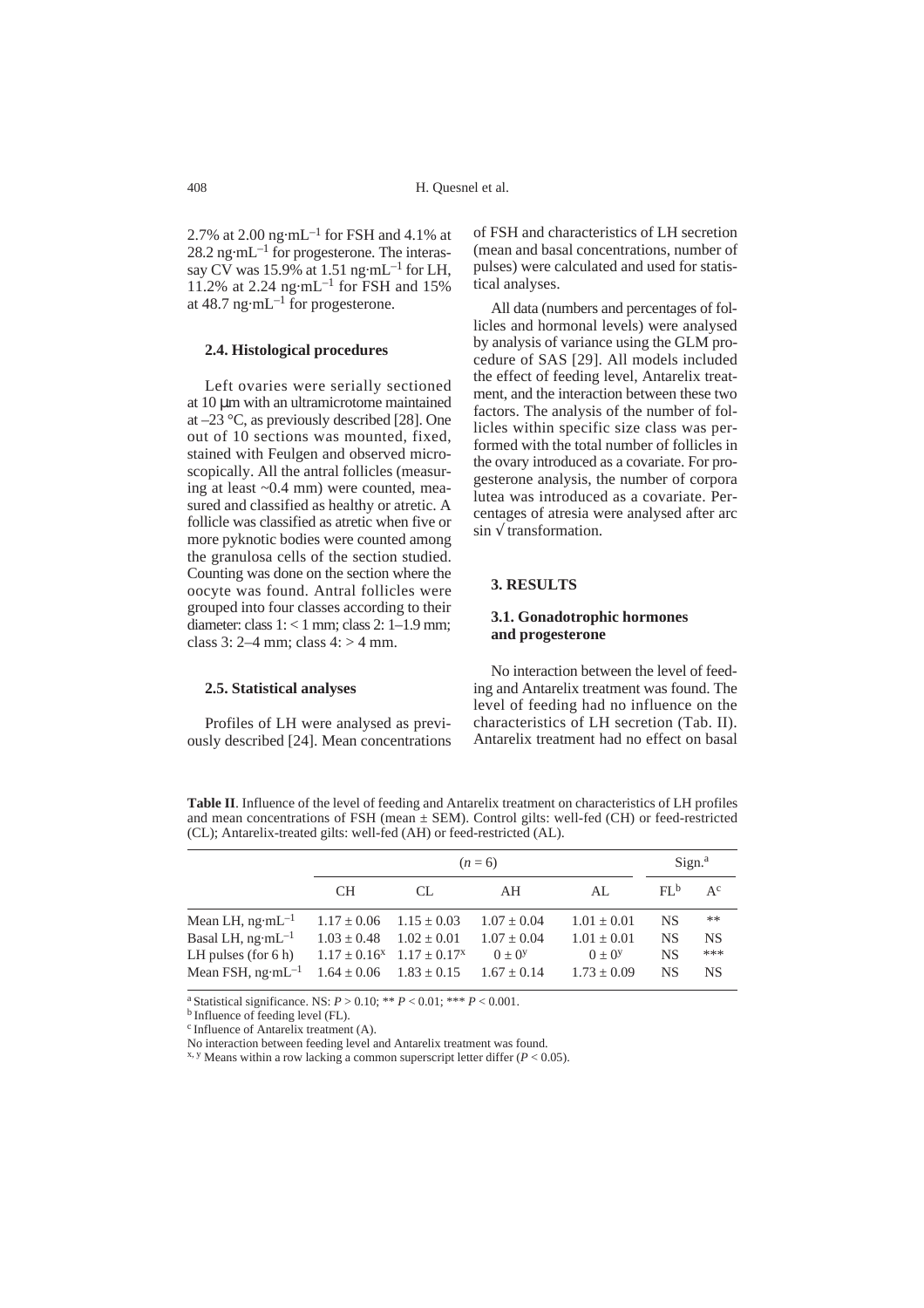LH  $(P > 0.10)$ , but reduced mean LH concentration  $(P < 0.01)$  and the number of LH pulses  $(P < 0.001$ , Tab. II). The level of FSH was not influenced by the level of feeding nor by Antarelix treatment (Tab. II). Mean progesterone concentration was significantly reduced by Antarelix treatment ( $P < 0.01$ ; Fig. 1) and tended to be increased by feed restriction ( $P = 0.05$ ). When the number of corpora lutea was introduced as a covariate in the analysis, the effect of feed restriction was not significant ( $P = 0.098$ ).

#### **3.2. Macroscopic characteristics of the ovaries**

The number of corpora lutea counted in the ovaries on day 13 of the oestrous cycle was similar for the four groups of gilts (Tab. III). The weight of the ovaries and the maximal follicular diameter were significantly reduced by Antarelix treatment (Tab. III). The weight of the ovaries was also reduced by feed restriction ( $P < 0.05$ , Tab. III).



**Figure 1.** Influence of the level of feeding (H vs. L) and Antarelix treatment (C vs. A) on mean plasma concentrations of progesterone on day 12 of the oestrous cycle in gilts (mean  $\pm$  SEM;  $n = 12$  group<sup>-1</sup>). \*\*  $P < 0.01$ .

**Table III**. Influence of the level of feeding and Antarelix treatment on macroscopic characteristics of both ovaries of gilts (mean ± SEM). Control gilts: well-fed (CH) or feed-restricted (CL); Antarelix-treated gilts: well-fed (AH) or feed-restricted (AL).

|                                              |                  | Sign. <sup>a</sup>  |                          |                           |           |       |  |  |  |
|----------------------------------------------|------------------|---------------------|--------------------------|---------------------------|-----------|-------|--|--|--|
|                                              | CН               | CL.                 | AH                       | AI.                       | $FL^b$    | $A^c$ |  |  |  |
| Number of corpora lutea per gilt             |                  |                     |                          |                           |           |       |  |  |  |
|                                              | $18.5 + 1.5$     | $18.0 + 1.1$        | $18.5 + 0.8$             | $20.2 + 1.4$              | <b>NS</b> | NS.   |  |  |  |
| Ovarian weight, g                            | $20.4 + 1.6^{x}$ | $15.8 \pm 1.0^{xy}$ | $13.8 + 1.3^y$           | $12.2 + 0.7$ <sup>y</sup> | *         | ***   |  |  |  |
| Maximum follicular diameter, mm <sup>d</sup> |                  |                     |                          |                           |           |       |  |  |  |
|                                              | $4.6 + 0.3^{x}$  | $4.2 + 0.1^x$       | $3.1 + 0.3$ <sup>y</sup> | $3.2 + 0.2$               | NS        | ***   |  |  |  |

<sup>a</sup> Statistical significance. NS:  $P > 0.10$ ;  $* P < 0.05$ ;  $*** P < 0.001$ .<br><sup>b</sup> Influence of feeding level (FL).

c Influence of Antarelix treatment (A).

d Diameter of the largest follicle per animal, taking both ovaries into account.

No interaction between feeding level and Antarelix treatment was found.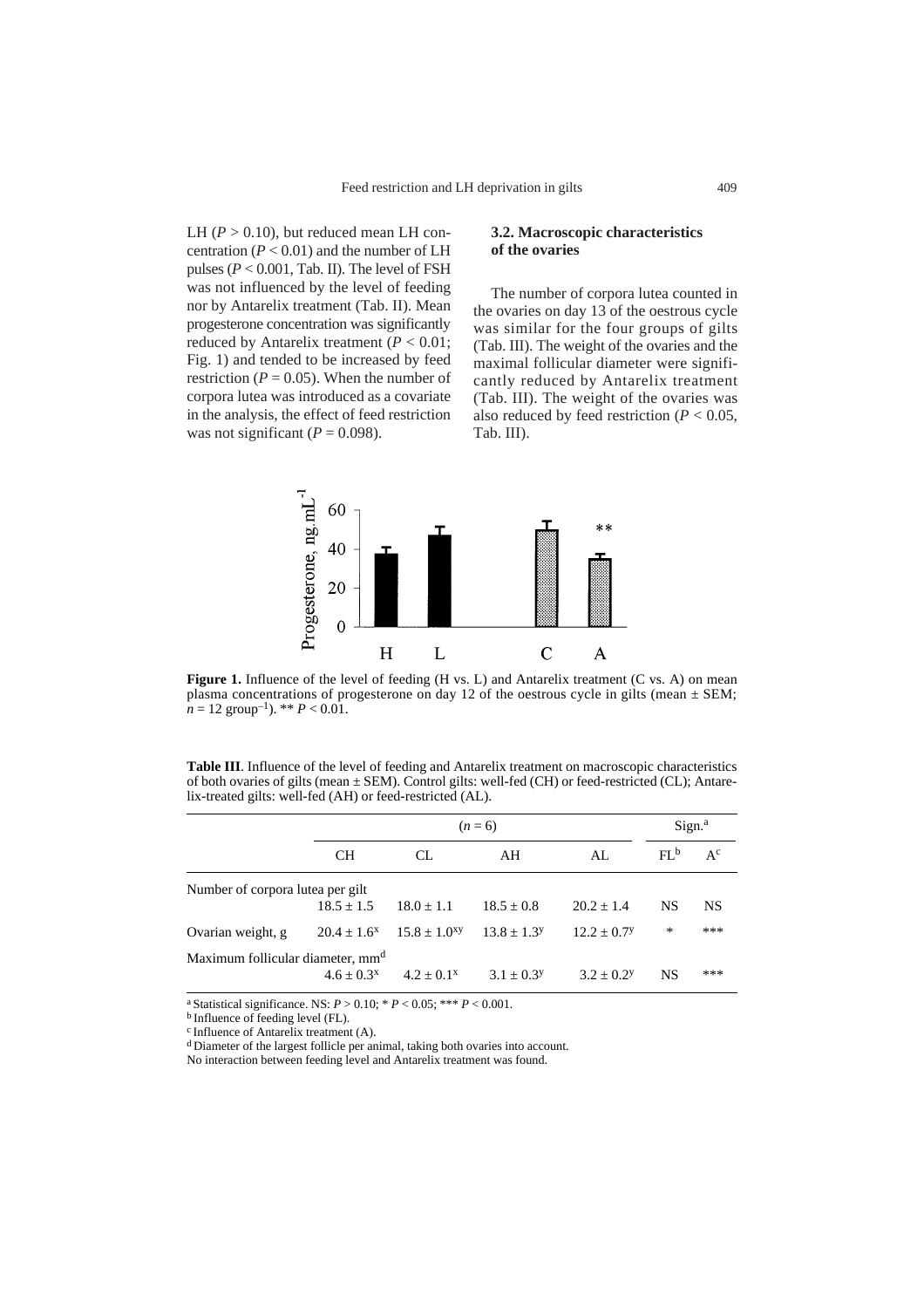#### **3.3. Ovarian populations of antral follicles**

No interaction between the level of feeding and Antarelix treatment was found for the total number of follicles. Neither the level of feeding nor Antarelix treatment significantly altered the number of healthy antral follicles (95  $\pm$  40, mean  $\pm$  SD) nor the number of total (healthy + atretic) antral follicles (148  $\pm$  55, mean  $\pm$  SD) in the left ovaries  $(P > 0.1)$ .

The interaction between the level of feeding and Antarelix treatment was not significant for the numbers of healthy, atretic or total follicles in the various size classes (Tab. IV). Feed-restricted gilts exhibited a lower number of follicles in class 1 (healthy,  $P < 0.01$  and total,  $P < 0.05$ ) and a higher number of healthy and total follicles in class  $2 (P < 0.05; Fig. 2)$  than well-fed gilts. Antarelix-treated gilts exhibited a higher number of healthy and total follicles in class 1 ( $P < 0.05$ ), a lower number of follicles (healthy, atretic and total) in class 3  $(P < 0.05)$  and much fewer follicles  $> 4$  mm  $(P < 0.001$ ; Fig. 2) than control gilts.

Whatever the size class, the treatments did not significantly alter the percentage of atresia (8.9% in class 1; 59.0% in class 2; 72.1% in class 3 and 30.6% in class 4;  $P > 0.10$ .

## **4. DISCUSSION**

Treatment with the GnRH antagonist Antarelix completely blocked the pulsatility of LH without affecting basal LH and FSH secretion, as previously described [9]. Although Antarelix-treated gilts exhibited fewer follicles larger than 2 mm in diameter than control gilts, and thus presumably less plasma inhibin, their levels of FSH were similar. This suggests that the potential negative effect of Antarelix on FSH release from pituitary stores was counterbalanced by the lower negative feedback exerted by the ovaries.

Ovaries from Antarelix-treated gilts contained no or few follicles larger than 4 mm, in agreement with previous data [4, 9]. Antarelix treatment also decreased the number of 2- to 4-mm follicles and increased the number of follicles smaller than 1 mm. Driancourt et al. [9] reported no significant effect of Antarelix on these follicles. Such a difference may be related to technical differences (limits of size classes or use of fixed vs. frozen tissue) or to the treatment duration (10 days vs. 7 days). Our findings showed that LH pulses stimulate the growth of follicles larger than 1 mm, in agreement with the observation of LH receptors and messengers in theca cells of small antral follicles [14, 19]. The inhibition of LH pulses results in the accumulation of follicles smaller than 1 mm in the ovaries.

|              | Healthy follicles |                    |               | Atretic follicles |              |               | Total number |                         |               |
|--------------|-------------------|--------------------|---------------|-------------------|--------------|---------------|--------------|-------------------------|---------------|
| Size class   | -FL               | A                  | $FI \times A$ | FL.               | $\mathsf{A}$ | $FL \times A$ | FL.          | A                       | $FL \times A$ |
| $< 1$ mm     |                   | 0.006 0.0002 0.325 |               | 0.783             | 0.874        | 0.673         | 0.011        | 0.0003 0.462            |               |
| $1 - 1.9$ mm |                   | $0.015$ 0.085      | 0.952         | 0.814             | 0.076        | 0.241         |              | $0.016$ $0.692$ $0.190$ |               |
| $2-4$ mm     |                   | $0.946$ $0.010$    | 0.398         | 0.181             | 0.011        | 0.084         | 0.301        | 0.002                   | 0.0842        |
| $>4$ mm      | 0.894             | 0.001              | 0.364         | 0.428             |              | 0.0001 0.807  | 0.518        | 0.0001 0.479            |               |

**Table IV**. Significance of the effects of the level of feeding (FL), Antarelix treatment (A) and the interaction  $FL \times A$  on mean numbers of follicles in specific size class in the left ovaries of gilts.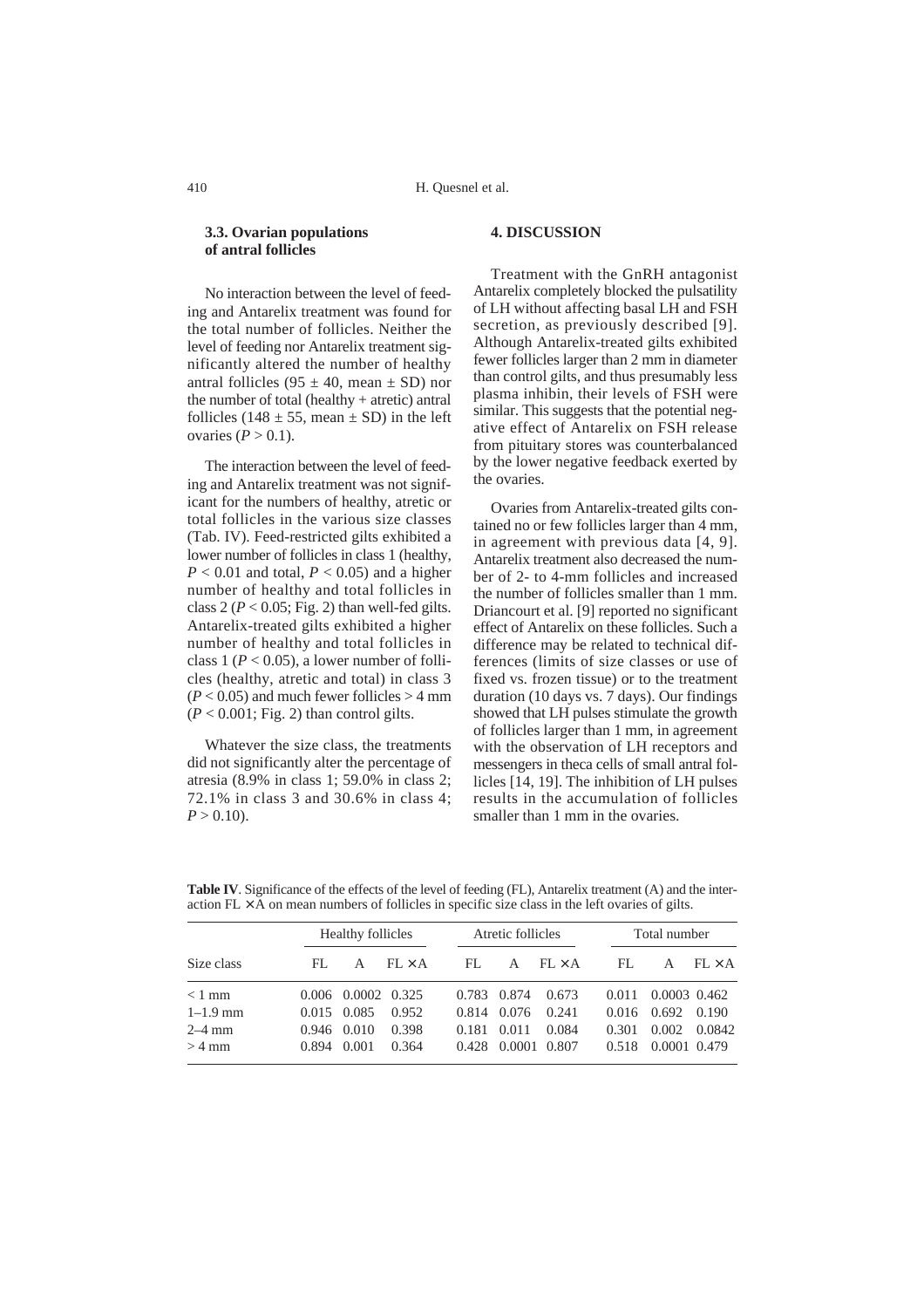

**Figure 2**. Influence of the level of feeding (H vs. L) and Antarelix treatment (C vs. A) on mean number of antral follicles in specific size classes on day 13 of the oestrous cycle in gilt left ovaries (adjusted mean  $\pm$  SEM;  $n = 12$  group<sup>-1</sup>). \*  $P < 0.05$ , \*\*  $P < 0.01$ , \*\*\*  $P < 0.001$ .

As expected, the 10-day feed restriction stopped female growth and significantly reduced mean plasma concentrations of insulin, IGF-I and leptin (insulin:  $44.4 \pm 4.6$ and  $20.7 \pm 1.5 \,\mu\text{IU} \cdot \text{mL}^{-1}$ ; IGF-I:  $231.1 \pm 8.2$ and  $161.7 \pm 13.0$  ng·mL<sup>-1</sup>; leptin: 3.51  $\pm$ 0.2 and  $2.24 \pm 0.1$  ng·mL<sup>-1</sup> in H and L gilts, respectively;  $P < 0.001$  [15]). It did not alter

gonadotrophin secretion, in accordance with data from Flowers et al. [11] who noticed no effect of a 7-day feed restriction (~130% vs. ~270% of requirements for maintenance) on LH pulsatility in gilts during the late luteal phase. These findings indicate that low plasma insulin, IGF-I and leptin are not necessarily associated with reduced secretion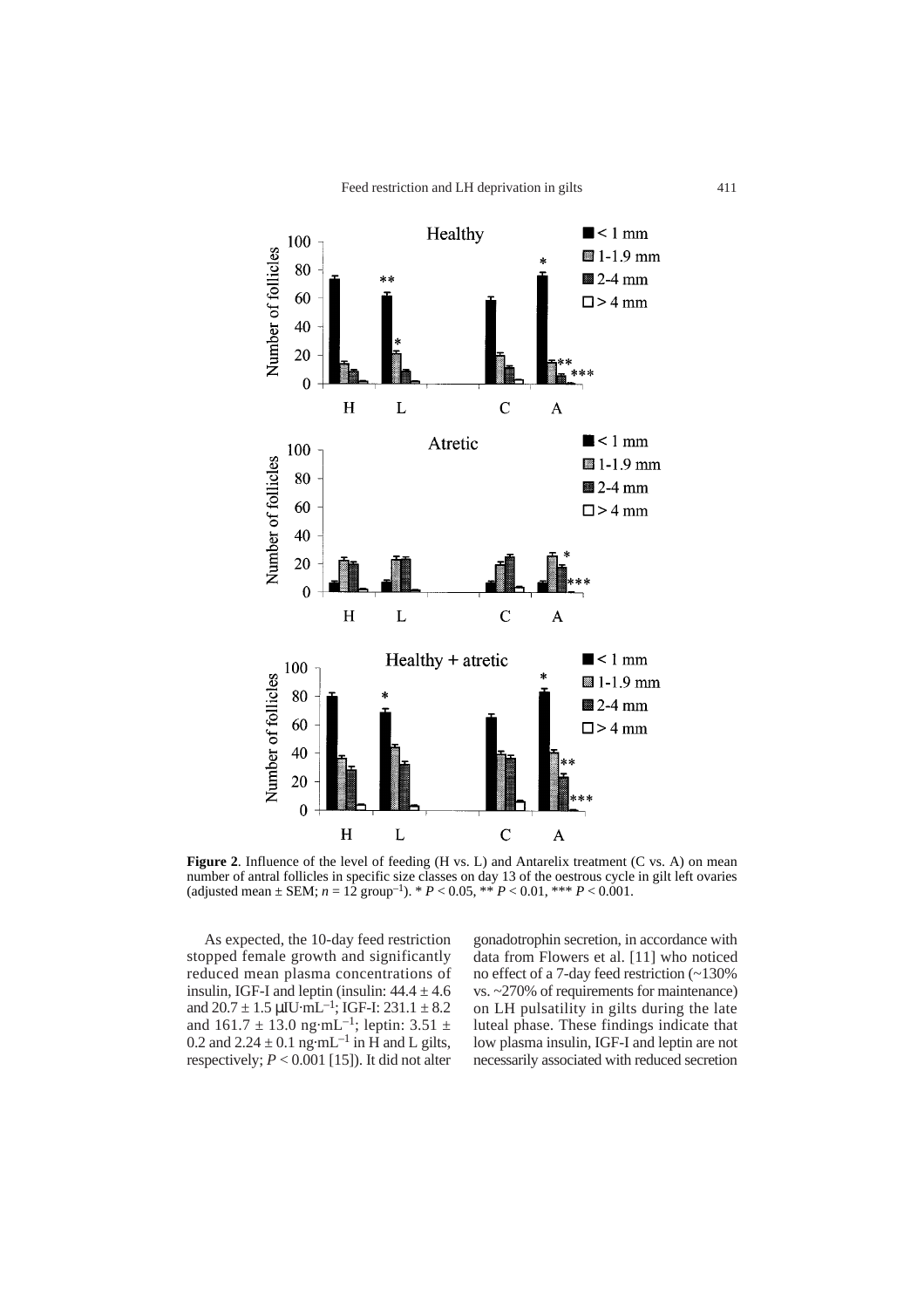of gonadotrophins in cyclic gilts, whereas such associations have been observed in lactating sows [16, 21, 27].

The level of feeding had no influence on the number of follicles larger than 2 mm, but significantly altered the distribution of follicles smaller than 2 mm. Feed-restricted gilts exhibited less follicles in class 1 (< 1 mm) and more follicles in class 2 (1–1.9 mm) than well-fed gilts. This accumulation of 1–1.9 mm follicles suggests that, in feed-restricted gilts, more  $\lt 1$  mm follicles grew to the larger class, whereas growth beyond 2 mm was reduced. This was observed in the presence or the absence of LH pulses and without changes in mean LH and FSH levels, supporting our hypothesis of a gonadotrophin-independent effect of feed restriction on follicular growth. The stimulated growth from class 1 to class 2 possibly involves growth hormone (GH) action. The feed restriction may have induced an increase in GH levels, as previously reported in growing pigs [5] and lactating sows [27] and this increase may have stimulated growth of very small follicles, which present abundant binding sites for GH [26].

We previously reported an increase in the percentage of healthy follicles smaller than 1 mm and a decrease in the percentage of healthy 1- to 3-mm follicles, related to the total number of follicles, in feedrestricted lactating sows [28]. In these females, LH pulsatility was strongly inhibited by feed restriction. In light of the present findings, it appears that the accumulation of follicles smaller than 1 mm in feedrestricted sows results more from the nutritionally-induced inhibition of LH pulsatility than from the direct influence of metabolic mediators at the ovarian level.

As mentioned above, the feed-restricted gilts (L group) exhibited reduced levels of insulin and IGF-I [15]. Insulin and IGF-I are known to amplify the stimulating action of gonadotrophins on follicular growth and maturation [1, 12] and to reduce follicular

atresia in small  $(≤ 3$  mm) and medium  $(4$  to 6 mm) follicles from prepubertal gilts [17, 18]. Therefore, it seems surprising to find no effect on rate of atresia and no interaction between the level of feeding and Antarelix treatment. However, no effect of feed restriction on the rates of atresia was previously reported in prepuberal gilts [10] and in lactating sows [28]. Moreover, describing follicle distribution in size class does not fully characterise follicular populations, and we cannot exclude that the treatments induced biochemical alterations of follicles, such as changes in steroidogenesis or in IGF-I intrafollicular levels.

Finally, luteal activity was altered by Antarelix treatment, as indicated by the decrease in individual weight of the corpora lutea (data not shown) and progesterone level in Antarelix-treated compared with control gilts. Therefore, although late corpus luteum function did not require high LH support, LH plays a luteotrophic role, in agreement with the observation of LH receptors in functional corpora lutea [19, 32]. The level of feeding slightly altered progesterone levels, but not significantly. Previous findings have demonstrated higher progesterone level in feed-restricted sows, either at luteolysis [13] or during luteal development after ovulation [25], possibly due to a decreased metabolic clearance [22].

In summary, the main conclusion of this study is that feed restriction alters the growth of follicles smaller than 2 mm, independently of gonadotrophin levels.

### **ACKNOWLEDGEMENTS**

The authors wish to acknowledge Dr. Deghenghi (Europeptides, Argenteuil, France) and Dr. Perrissoud (ATSA Medica, Germany) for the gift of Antarelix, Y. Lebreton for surgical procedures, J.C. Hulin, M. Besnard and B. Carissant for expert technical assistance, and M.A. Driancourt for critical evaluation of the manuscript.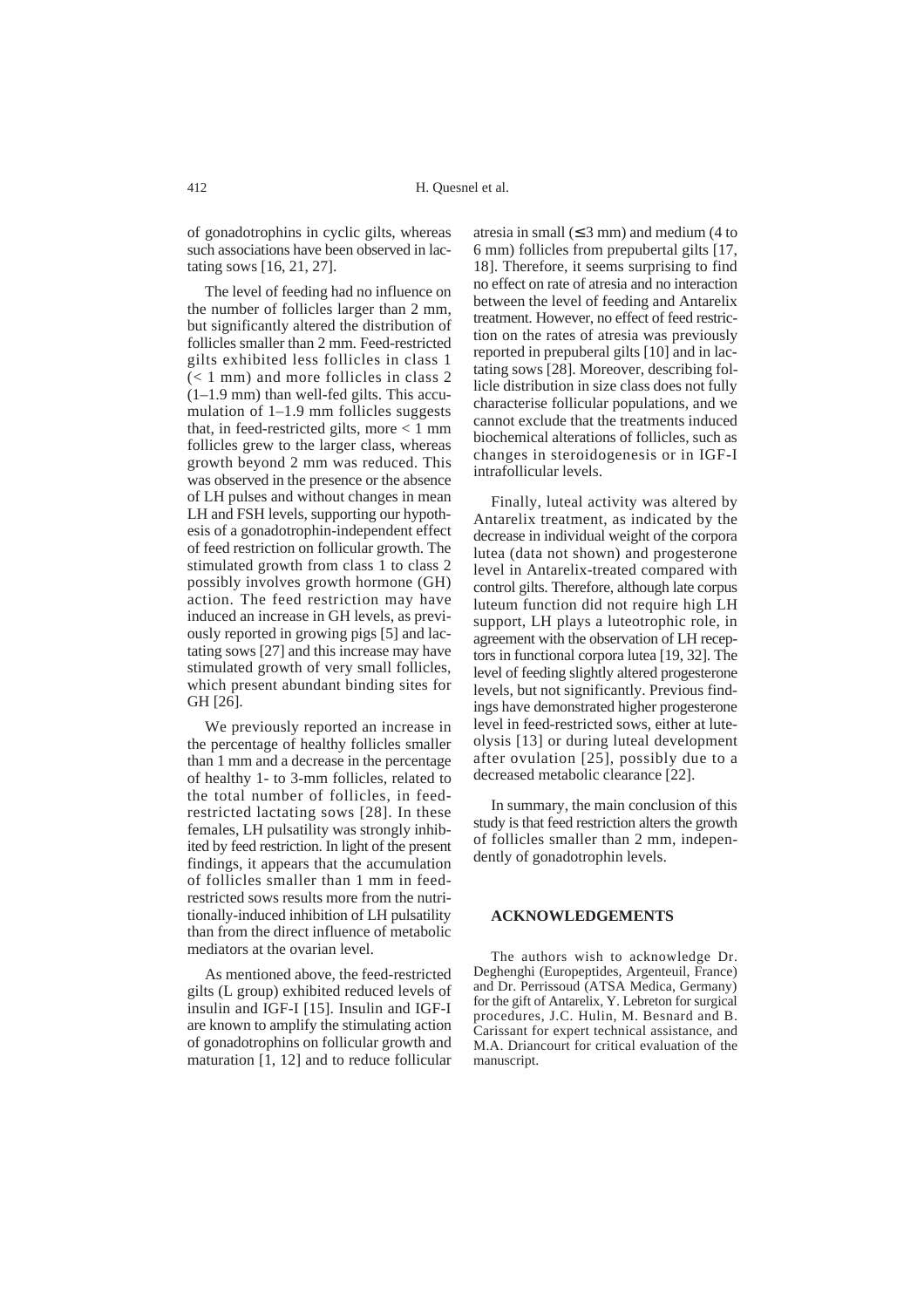#### **REFERENCES**

- [1] Adashi E.Y., Resnick C.E., D'Ercole A.J., Svoboda M.E., van Wyk J.J., Insulin-like growth factors as intraovarian regulators of granulosa cell growth and function, Endocr. Rev. 6 (1985) 400–420.
- [2] Beltranena E., Aherne F.X., Foxcroft G.R., Kirkwood R.N., Effect of pre- and postpubertal feeding on production traits at first and second estrus in gilts, J. Anim. Sci. 69 (1991) 886–893.
- [3] Booth P.J., Metabolic influences on hypothalamic-pituitary-ovarian function in the pig, J. Reprod. Fertil. Suppl. 40 (1990) 89–100.
- [4] Brüssow K.P., Torner H., Ratky J., Schneider F., Kanitz W., Köchling W., Aspects of follicular development and intrafollicular oocyte maturation in gilts, Reprod. Domest. Anim. 31 (1996) 555–563.
- [5] Buonomo F.C., Baile C.A., Influence of nutritional deprivation on insulin-like growth factor I, somatotropin, and metabolic hormones in swine, J. Anim. Sci. 69 (1991) 755–760.
- [6] Camous S., Prunier A., Pelletier J., Plasma prolactin, LH, FSH and estrogen excretion patterns in gilts during sexual development, J. Anim. Sci. 60 (1985) 1308–1317.
- [7] Cosgrove J.R., Tilton J.E., Hunter M.G., Foxcroft G.R., Gonadotropin-independent mechanisms participate in ovarian responses to realimentation in feed-restricted prepubertal gilts, Biol. Reprod. 47 (1992) 736–745.
- [8] Cox N.M., Stuart M.J., Althen T.G., Bennett W.A., Miller H.W., Enhancement of ovulation rate in gilts by increasing dietary energy and administering insulin during follicular growth, J. Anim. Sci. 64 (1987) 507–516.
- [9] Driancourt M.A., Locatelli A., Prunier A., Effects of gonadotrophin deprivation on follicular growth in gilts, Reprod. Nutr. Dev. 35 (1995) 663–673.
- [10] Dufour J.J., Fahmy M.H., Flipot P.M., Follicular development during the prepuberal period of different morphological types of ovaries in Hampshire and Yorkshire gilts fed two planes of nutrition, J. Anim. Sci. 61 (1985) 1201–1210.
- [11] Flowers B., Martin M.J., Cantley T.C., Dav B.N., Endocrine changes associated with a dietary-induced increase in ovulation rate (flushing) in gilts, J. Anim. Sci. 67 (1989) 771–778.
- [12] Giudice L.C., Insulin-like growth factors and ovarian follicular development, Endocr. Rev. 13 (1992) 641–669.
- [13] Jindal R., Cosgrove J.R., Aherne F.X., Foxcroft G.R., Effect of nutrition on embryonal mortality in gilts: association with progesterone, J. Anim. Sci. 74 (1996) 620–624.
- [14] Liu J.Y., Aronow B.J., Witte D.P., Pope W.F., LaBarbera A.R., Cyclic and maturation-dependent regulation of follicle-stimulating hormone

receptor and luteinizing hormone receptor messenger ribonucleic acid expression in the porcine ovary, Biol. Reprod. 58 (1998) 648–658.

- [15] Louveau I., Quesnel H., Prunier A., Feed restriction in cyclic gilts: Effects on the GH/IGF-I axis (submitted).
- [16] Mao J., Zak L.J., Cosgrove J.R., Shostak S., Foxcroft G.R., Reproductive, metabolic, and endocrine responses to feed restriction and GnRH treatment in primiparous, lactating sows, J. Anim. Sci. 77 (1999) 725–735.
- [17] Matamoros I.A., Cox N.M., Moore A.B., Exogenous insulin and additional energy affect follicular distribution, follicular steroid concentrations, and granulosa cell human chorionic gonadotropin binding in swine, Biol. Reprod. 43 (1990) 1–7.
- [18] Matamoros I.A., Cox N.M., Moore A.B., Effects of exogenous insulin and body condition on metabolic hormones and gonadotropin-induced follicular development in prepubertal gilts, J. Anim. Sci. 69 (1991) 2081–2091.
- [19] Meduri G., Vuhai-Luuthi M.T., Jolivet A., Milgrom E., New functional zonation in the ovary as shown by immunohistochemistry of luteinizing hormone receptor, Endocrinology 131 (1992) 366–373.
- [20] Noblet J., Karege C., Dubois S., van Milgen J., Metabolic utilization of energy and maintenance requirements in growing pigs: effect of sex and genotype, J. Anim. Sci. 77 (1999) 1208–1216.
- [21] Pettigrew J.E., Tokach M.D., Metabolic influences on sow reproduction, Pig News Info. 14 (1993) 69–72.
- [22] Prime G.R., Symonds H.W., Influence of plane of nutrition on portal blood flow and the metabolic clearance rate of progesterone in ovariectomized gilts, J. Agric. Sci. Cambridge 121 (1993) 389–397.
- [23] Prunier A., Quesnel H., Nutritional influences on the hormonal control of reproduction in female pigs, Livest. Prod. Sci. 63 (2000) 1–19.
- [24] Prunier A., Chopineau M., Mounier A.M., Mormède P., Patterns of plasma LH, FSH, oestradiol and corticosteroids from birth to the first oestrus cycle in Meishan gilts, J. Reprod. Fertil. 98 (1993) 313–319.
- [25] Prunier A., Quesnel H., Quiniou N., Le Denmat M., Effets du niveau d'alimentation sur la concentration plasmatique de progestérone et sur la mortalité embryonnaire chez la cochette, J. Rech. Porcine France 31 (1999) 17–22.
- [26] Ouesnel H., Localization of binding sites for IGF-I, insulin and GH in the sow ovary, J. Endocrinol. 163 (1999) 363–372.
- [27] Quesnel H., Pasquier A., Mounier A.M., Louveau I., Prunier A., Influence of feed restriction in primiparous lactating sows on body condition and metabolic parameters, Reprod. Nutr. Dev. 38 (1998) 289–303.